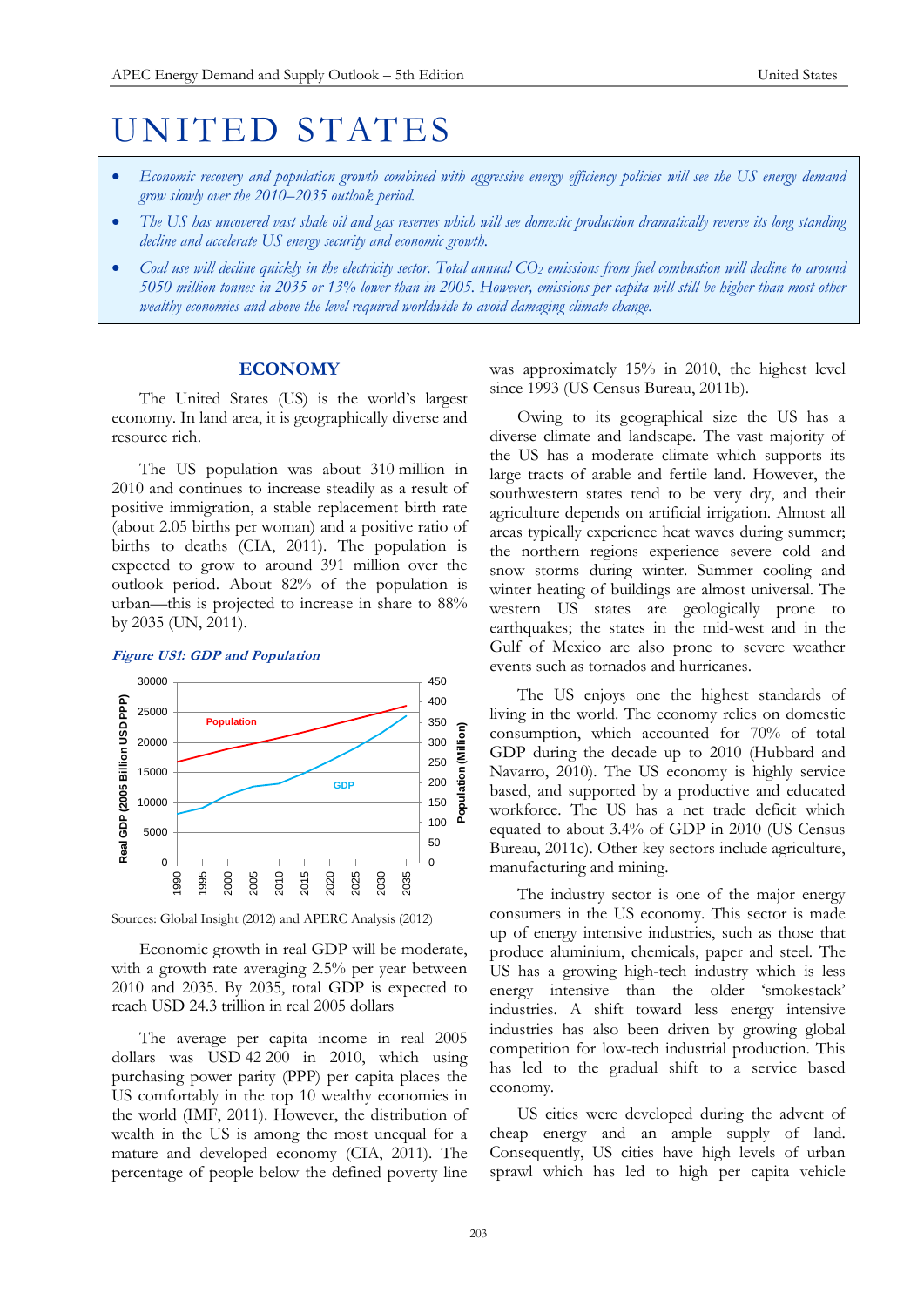ownership. The US also has the world's largest interconnected highway system and a comprehensive network of urban and intercity motorways. The combination of high vehicle ownership, an extensive highway network and low attention to energy efficiency has led to especially high transport energy use per capita. The economy's dependence on automobile mobility is unlikely to change by 2035.

Automobiles and air transport are the dominate means of intercity passenger travel. US public transport is typically of fair to poor quality relative to other industrialized economies, and its market share is relatively small outside of a few cities with compact central business districts (such as New York). The public transport system is heavily subsidized with ticket revenue comprising only about 38% of operational costs in 2010. However, since 1995, public transport has seen sustained growth with total transit trips increasing over 30% between 1995 and 2010. This growth was more than twice the rate of population growth over the same time (APTA, 2012).

The US has a diverse freight transport industry which includes many kinds of highway carriers, ocean and inland waterway shipping, and domestic and international air freight. Most interesting, from an energy perspective, is the US rail freight system. It is largely unsubsidized and considered to be one of the world's most productive and efficient rail freight systems (The Economist, 2010). In terms of tonmiles, rail freight accounted for about 37% of total freight volumes in 2009 (RITA|BTS, 2012).

The US has a particular endearment for sport utility vehicles and pick-up trucks which represented a 43% share of the total light vehicle fleet in 2011 (USDOE, 2012). The rapid rise in oil prices since the early 2000s combined with the onset of the financial crisis in 2008 has caused a severe downturn for US automobile companies. From 1998 to 2010, the light vehicle market share of the three major US automobile companies, General Motors, Ford and Chrysler has declined from 70% to less than 50% (Motor Intelligence, 2011). The US does not import used automobiles, but exports used vehicles, largely to its southern neighbour, Mexico.

# **ENERGY RESOURCES AND INFRASTRUCTURE**

The US energy scene has changed remarkably. The economy historically ranked as APEC's second largest oil and gas producer (after Russia). However, until recently, it was widely viewed as being on a long-term path to growing oil and gas import dependency as a result of declining oil production and stagnant gas production. This outlook has

changed dramatically as a result of the exploitation of new technology for producing unconventional gas and oil, most notably 'shale gas' and 'shale bearing oil'. These technologies are discussed in Volume 1. The US has been the world leader in the development and exploitation of these technologies and their impact on the US oil and gas supply outlook has been significant.

The new technologies have resulted in an increasing production of natural gas and a precipitous drop in gas prices since 2008. The economy is believed to have huge unconventional gas resources with recoverable reserves from shale basins across the US estimated at 482 trillion cubic feet (13.6 trillion cubic metres) (EIA, 2012a). It is likely the US, historically a modest gas importer, will become a modest gas exporter in the 2010–2035 outlook period. The access to plentiful gas supplies and at relatively low prices will unlock further demand in transport, for new electricity generation and directly in industry applications.

Oil production has similarly reversed its decline, aided by rising world oil prices. In addition to shale bearing oil, the US is likely to have significant resources of deep water offshore oil, which can also be exploited using new technology. Although this technology suffered a setback with the Deepwater Horizon oil spill in the Gulf of Mexico in 2010 (see 'Energy Policies' below), the long-term prospects remain solid. The US is a net oil importer—the economy imported a peak of 60% of its demand in 2006 but this dropped steadily to less than 50% of its demand in 2010.

#### **Figure US2: Domestic Oil and Natural Gas Production**



Source: Adapted from EIA, 2012b and 2012c

The US is the world's second largest coal producer (after China). US coal reserves are immense, equating to more than one-quarter of the global coal reserves in 2010 and over 200 years of supply at current rates of production (BP, 2011).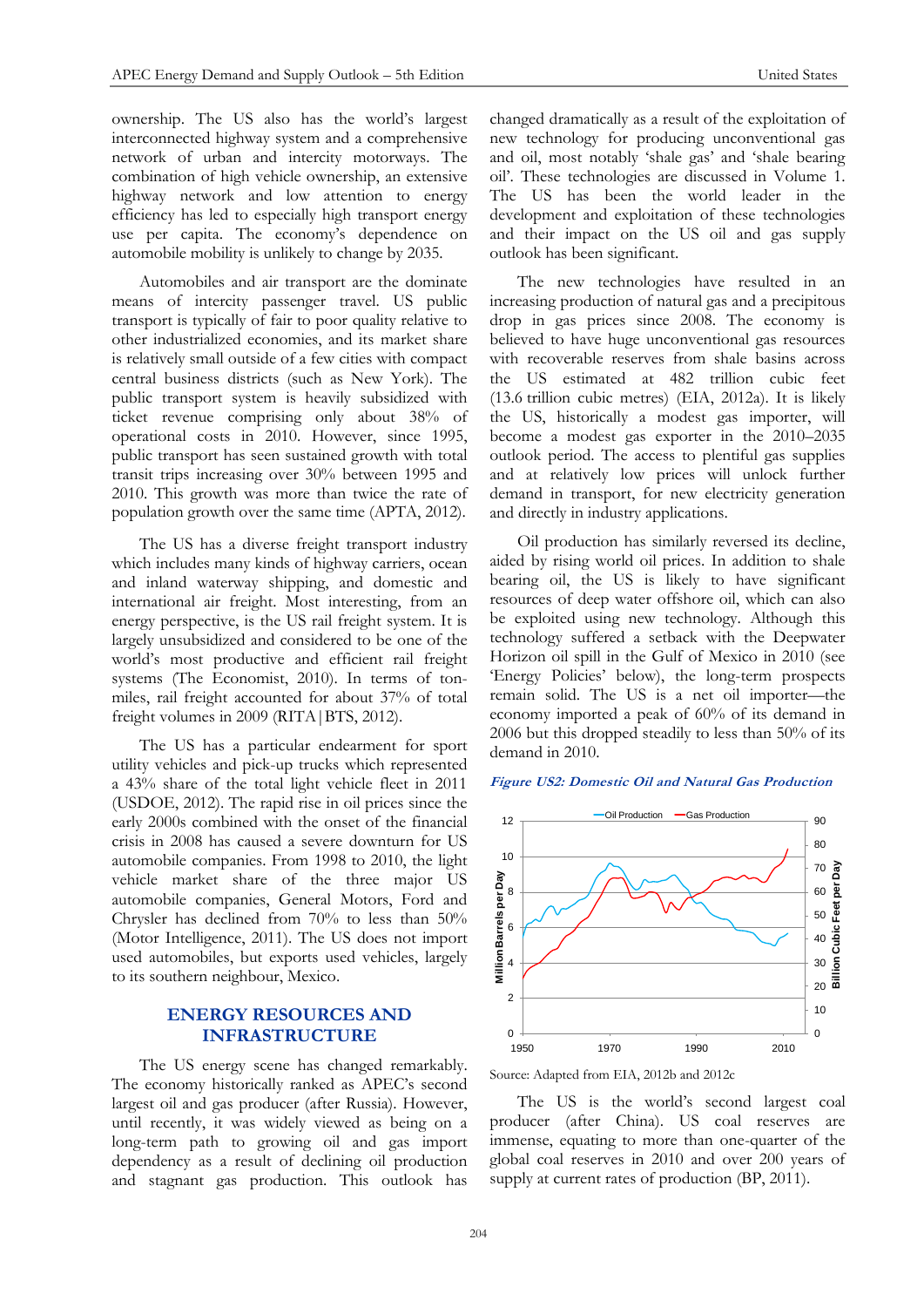Although fossil fuels still dominate the US primary energy mix, new and renewable energy (NRE) resources are growing fast. US biofuel is supplied almost exclusively by corn-ethanol distillers, but cellulosic feedstocks are a promising technology for the future. The economy's capacity to sustainably supply biomass feedstocks for energy use is estimated to exceed 1 billion tonnes per year, which might displace 30% of its current petroleum consumption (USDOE, 2011). Since 2000, following the push to reduce US foreign oil dependency, US biofuel production has risen almost 10-fold to 13.3 billion US gallons (320 million barrels) in 2010 (EIA, 2011). The sustained growth in biofuel production was supported by generous federal subsidies. Currently, in the face of high oil prices and rising budget deficits the federal government is debating whether to continue biofuel subsidies at current levels. The future growth in biofuel production is likely to slow as a result of supply constraints on corn feedstock and of the high cost of using more abundant cellulosic feedstocks.

Wind and solar energy, like biofuels, have a large development potential and have experienced rapid growth in recent years. In 2010 alone, the total wind energy capacity installed was 5116 MW, and from 2007 to 2010 wind installations accounted for over 35% of all new US electricity generating capacity (AWEA, 2010). Solar photovoltaic and thermal systems are also growing rapidly. In 2010, solar installations by capacity reached 956 MW or almost double that in 2009. However, subsidies and state regulations are key mechanisms that have supported NRE and its future growth is dependent on this support continuing in the short term.

The US geothermal capacity is less than 4 GW, with planned capacity additions totalling a further 5 GW (NREL, 2011). Geothermal energy provides largely baseload power using the energy potential of high temperature fluids, located in shallow and extractable geological formations underground. The limited number of drilling locations with high temperature underground resources at shallow depths has restricted new generation capacity. The future of geothermal will largely be limited outside of the planned capacity additions. However there is a lot of potential in the commercialization of technology for deep enhanced geothermal extraction, where the US has vast untapped resources.

The US has the world's largest nuclear generating capacity with 104 nuclear plants, providing nearly 20% of the economy's electricity generation. The last new reactor to join the fleet was brought online in 1996. The high initial cost of nuclear plants, regulatory uncertainties, low demand growth, safety

concerns, and the unresolved issue of waste disposal are the major obstacles to adding new reactors. Several new nuclear reactors (largely within existing nuclear facilities) are awaiting the approval of the NRC (*Nuclear Regulatory Commission)* with four recently approved for construction. The US federal government provides generous financial incentives including tax credits, loan guarantees, insurance protection, waste disposal and funding support for advanced reactor technology (WNA, 2012). Growth in nuclear energy is likely to be slow, with competition from low-cost natural gas posing a major threat.

# **ENERGY POLICIES**

The US has a provisional target to reduce total GHG (greenhouse gas) emissions by about 17% below a 2005 baseline, by 2020 (USDOE, 2009). The US did not ratify the Kyoto Protocol, but many states have adopted legislation intended to limit GHG emissions. Twenty-two states, collectively home to nearly half the US population, have adopted GHG emission reduction targets, although the stringency of these varies considerably (Pew Centre, 2012). It is unlikely the US will agree to binding targets or will adopt a carbon tax in the immediate future, due to strong opposition to such measures.

Many states have adopted policies to increase the share of renewable energy in the electricity generation mix. Twenty-eight states have adopted a mandatory renewable portfolio standard (RPS). Such policies require a certain share of retail electricity sales to be provided by renewable generation by a specified year. The share and the year vary state by state, as do other provisions, such as the eligible technologies and the trading of renewable energy credits. For example, the Pennsylvania RPS requires 8% 'Tier 1' renewables by 2020 and defines methane from coalmines as an eligible resource, while the California RPS targets a 33% share of renewables by 2020 and has a more common definition of renewable energy (NCSU, 2007). In California the RPS is proving effective at stimulating NRE development. Since 2003, 2871 MW of eligible NRE capacity has been installed under the RPS mandate, and several compliance targets on the path to the 2020 target have been met. A further 2500 MW of NRE is expected to be commissioned by the end of 2012 (CPUC, 2012).

There are three policies likely to have a substantial impact on both US energy consumption and emissions. These are the new emission standards on pollutants and toxins issued by the Environmental Protection Agency (EPA), the revised corporate average fuel economy (CAFE) standards and the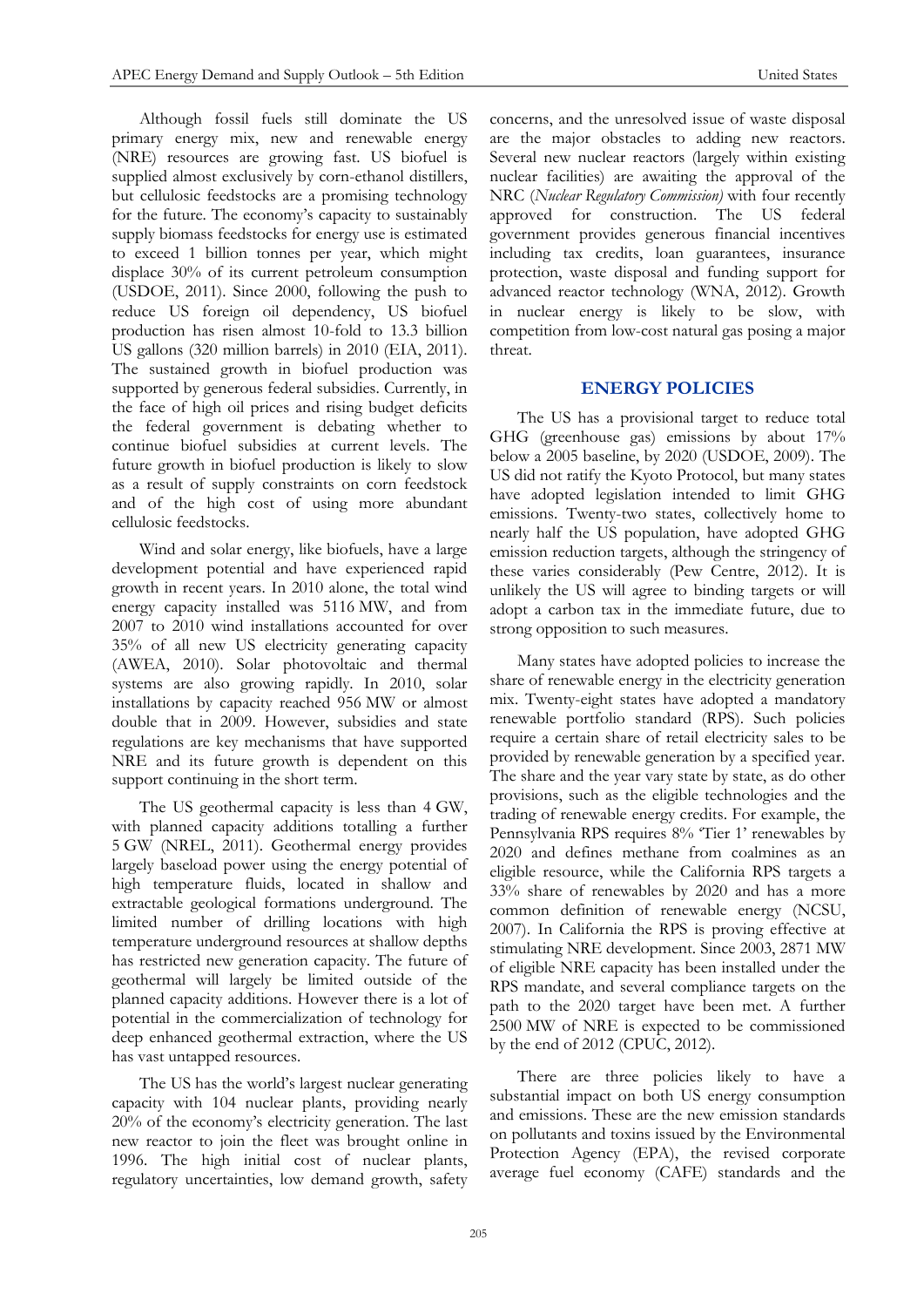EPA's proposal to introduce a restriction on carbon emissions in the power sector.

Firstly, the new EPA emission standards on mercury and toxic pollutants will be incrementally applied from 2012. The strict emission standards will be fully enforced by 2015. This will have a major impact on reducing toxic emissions from coal, primarily in the electricity sector (EPA, 2012b). The new standards will require expensive technological retrofits to existing facilities, and will affect almost half the coal generating capacity. Most of the affected coal facilities are over 40 years old and the new standards are likely to result in extensive capacity retirements which may exceed 50 GW.

Secondly, the revised CAFE standards are expected to be finalised in mid-2012. These require new passenger cars and trucks to meet higher fuel economy standards in the years ahead. Specifically, new passenger vehicles and light trucks are required to achieve an annualized fuel economy improvement of 5% and 3.5% per year, respectively, until 2025. For passenger vehicles, the new standard aims to increase the average new vehicle fuel economy from 27.5 miles per gallon in 2010 to 54.5 miles per gallon (23.2 kilometres per litre) by 2025, and to the 'maximum feasible standard' after that (NHTSA, 2011). The new standards have several loopholes which may inhibit their effectiveness. The chief concern is the use of a size weighted average fuel economy, where larger vehicles have lower fuel efficiency targets. This policy was included to eliminate penalties which favour the sales of small vehicles over large vehicles. However, sales of larger vehicles may increase in market share and reduce real fuel efficiency improvements. A published study suggests average vehicle sizes, particularly for light trucks, may increase between 2% and 32% under the new standards. This would result in a net reduction in the average fuel economy of between 1 and 4 miles per gallon (between 0.4 and 1.7 kilometres per litre) (Whitefoot and Skerlos, 2011). Other uncertainties which may reduce the standards' effectiveness include low fees for non-compliance, overstated fuel economy ratings and low targets for heavy trucks. These negative effects are expected to be limited and real efficiency improvements are likely to accelerate under these rules, but perhaps at a less than anticipated rate.

Finally, the EPA is proposing to limit  $CO<sub>2</sub>$ emissions in the power sector. The proposed standard restricts  $CO<sub>2</sub>$  emissions to a limit of 454 kilograms (1000 lb) for every megawatt-hour of electricity produced. These proposed restrictions only apply to new generating units and exclude existing units in operation or under construction. The regulation is aimed at limiting climate change by enforcing the use of modern and more efficient fossil fuel generation technologies (EPA, 2012a). The carbon restriction will essentially require new coal plants to operate using the latest high efficiency technology or to employ carbon sequestration. However, at the time of writing, the proposed standards are still under appeal thus adding uncertainty to whether the restrictions will become law.

Oil exploration suffered a major setback in the wake of the deep water BP oil spill in the Gulf of Mexico in July 2010. A moratorium on new deep water exploration was initially enforced, but lifted in October 2010 with improved safety regulations on future deep water drilling operations. The US has an extensive, efficient, diverse and long standing oil and gas exploration industry. The oil and gas industry is entirely privately owned and foreign investment is generally welcomed. Tax breaks for major exploration companies are under political scrutiny: however, the industry is supported by robust growth in unconventional oil and gas exploration.

# **BUSINESS-AS-USUAL OUTLOOK**

## **FINAL ENERGY DEMAND**

Business-as-usual (BAU) final energy demand is expected to grow at only 0.3% per year over the outlook period. The largest component of demand growth will be from the 'other' sector (residential, commercial, and agriculture). Growth in transport will remain flat.





Source: APERC Analysis (2012) Historical Data: *World Energy Statistics 2011* © OECD/IEA 2011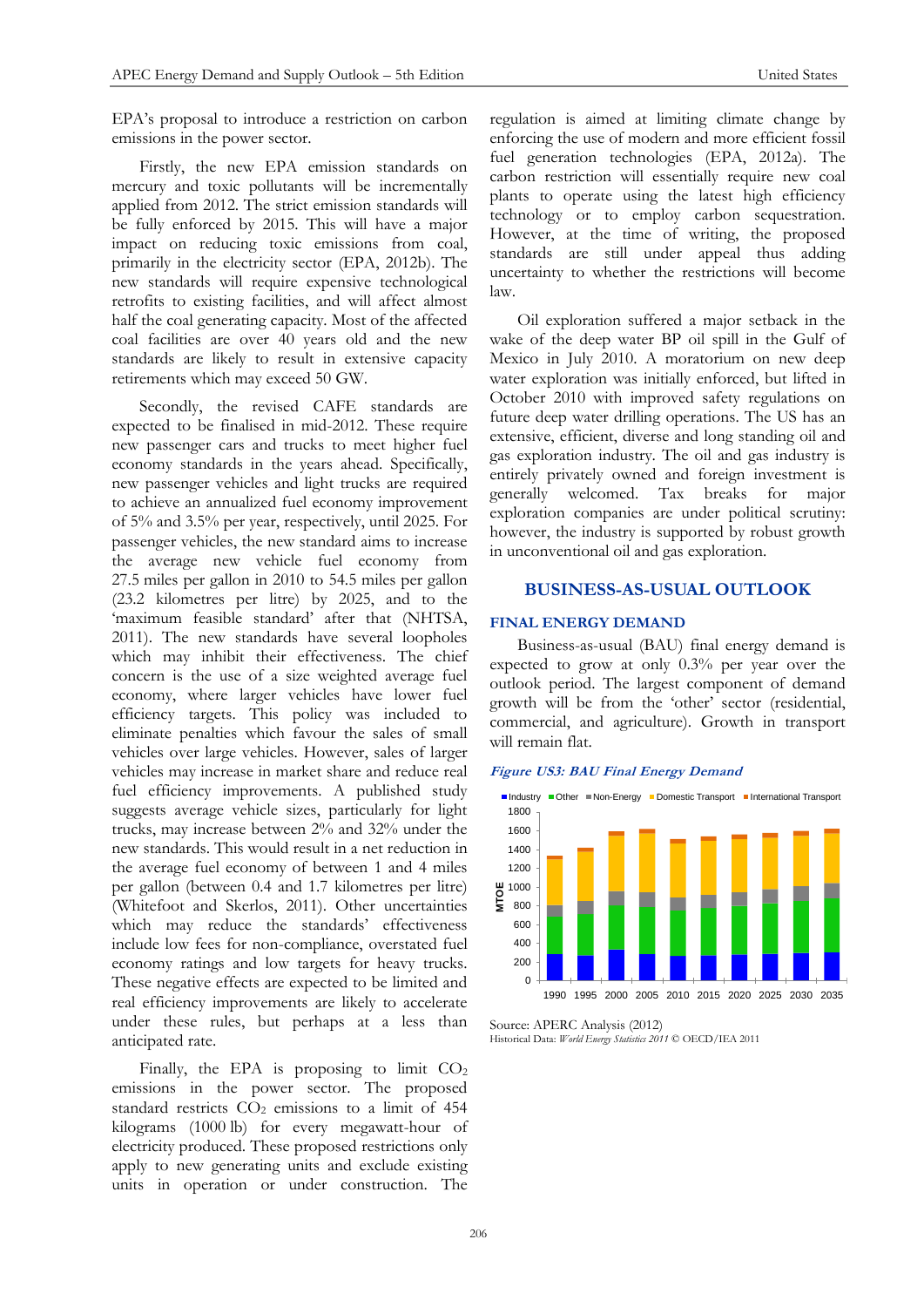Final energy intensity is expected to decline by about 42% between 2005 and 2035.

#### **Figure US4: BAU Final Energy Intensity**





## Industry

Energy demand in the industry sector is projected to grow at an average annual rate of 0.6% until 2035. Productivity per worker will continue to rise in manufacturing due to increasing global competition from developing economies. The same competition is also driving improvements in energy efficiency. As the US shifts towards an increasingly service based economy, manufacturing growth will be flat with light industry growth robust. Growth in energy intensive raw product industries such as aluminium, paper, chemicals, cement and steel will be robust with the supply of cheap energy from shale gas. Energy consumption in the industry sector will increase from about 260 Mtoe in 2010 to 300 Mtoe by 2035.

#### Transport

Over the outlook period, transport energy demand is projected to decline slightly, with an annual decline rate of 0.3%. Energy demand in the international aviation and shipping sector will rise modestly, but the reduction in the domestic transport sector will be more substantial.

For domestic transport, vehicle ownership in the US has reached saturation level. The US automobile fleet will continue to increase slowly in line with population growth, but improved vehicle fuel efficiency combined with consumer response to increasing oil prices will offset the effect of a growing population. Additionally, alternative vehicles will have a modest entry into the market by 2035, with more funding going into R&D and with the support of tax credits and subsidies. With rising oil prices the share of more efficient conventional vehicles such as diesel and CNG (compressed natural gas) vehicles will also

modestly increase. Conventional hybrid vehicles (gasoline and diesel) will make up about 13% of the fleet by 2035, with plug-in hybrids accounting for around 10% and hydrogen fuel cell and fully electric vehicles less than 3%.

## **Other**

Energy demand in the 'other' sector, which includes residential, commercial and agricultural demand, is expected to grow the most of all sectors at 0.7% per year over the outlook period. Electricity is expected to remain the main fuel source in this sector, accounting for about 50% of its energy consumption throughout the outlook period.

The US median residential floor area increased 36% on average between 1980 and 2010 (US Census Bureau, 2011a). Following the financial crisis in 2008, house sizes have stabilized. With rising urbanization and rising energy prices, floor spaces are expected to remain stable in the outlook period with the demand for small inner city homes outpacing the demand for outer city homes.

The US has a regulatory framework to provide rebates, incentives and R&D in energy efficiency measures. Energy efficiency is a key innovation tool for economic growth. The slight growth in 'other' sector energy demand will be driven by a robust growth in agriculture and by the growth in population. This will offset any energy efficiency improvements.

## **PRIMARY ENERGY SUPPLY**

The US primary energy supply in the 2010–2035 period is projected to grow at an annual rate of about 0.2%. The economy will undergo a structural change in primary energy supply fuels, with the share of low carbon fuels increasing rapidly.

#### **Figure US5: BAU Primary Energy Supply**



Source: APERC Analysis (2012)

Historical Data: *World Energy Statistics 2011* © OECD/IEA 2011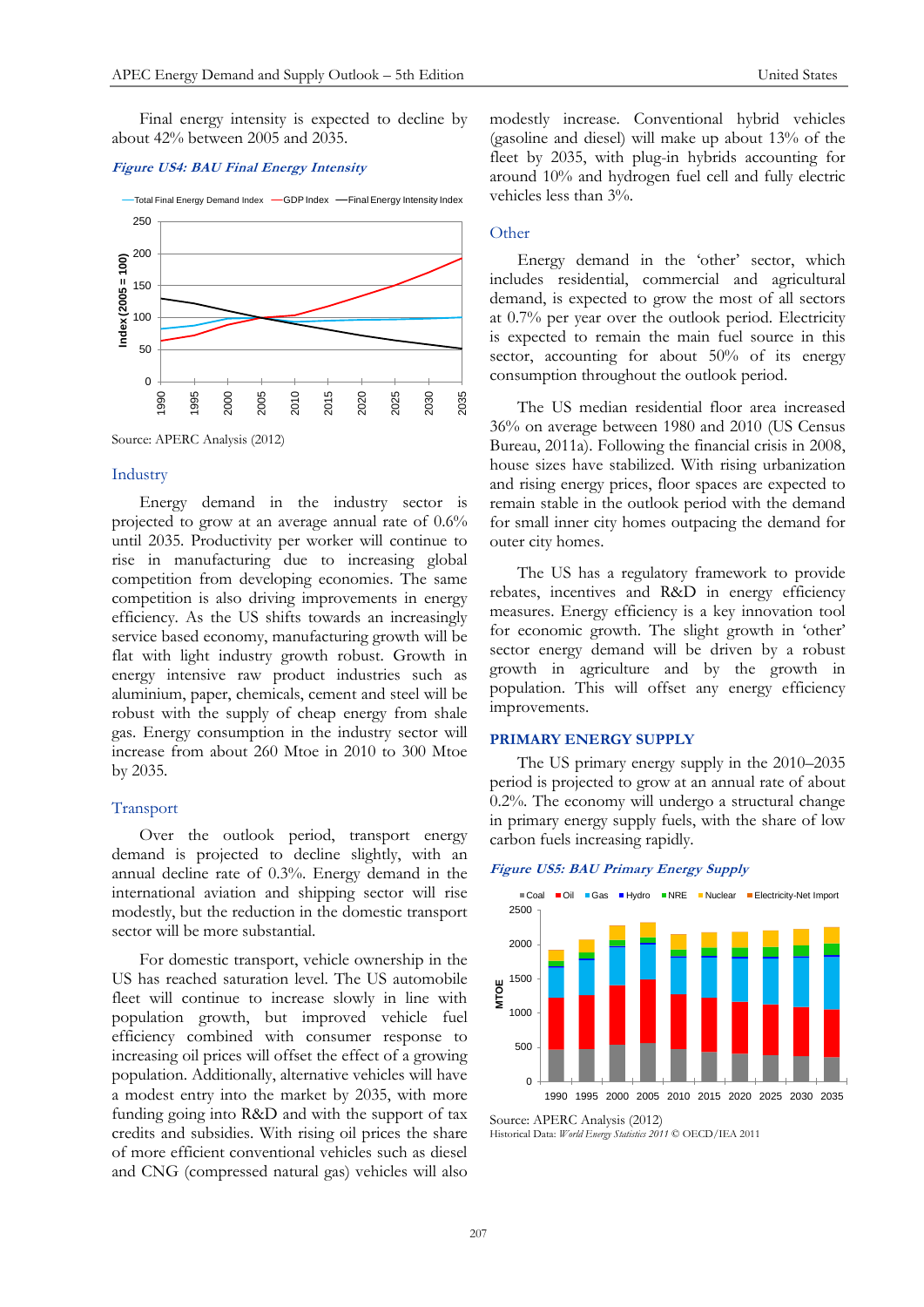#### **Figure US6: BAU Energy Production and Net Imports**



Historical Data: *World Energy Statistics 2011* © OECD/IEA 2011

The Obama administration announced a target to reduce US foreign oil imports by one-third by 2025 (Reuters, 2011). In fact, US oil imports are likely to decline over the outlook period to 2035. Under a BAU scenario, a 33% reduction in oil imports from 2010 levels is likely to be achieved at or before the target of 2025. Additionally, the US has aggressively increased its production of biofuel as a direct substitute for oil. The future growth of biofuel is largely dependent on cellulosic feedstock (2nd generation) technology. Cellulosic biofuel is still in the infancy stages—high costs and the need for further advances in technology inhibit its commercialization. Therefore the growth of biofuels is likely to be slow in the medium term until the technology and economics are firmly established.

The acute shortage of domestic natural gas from as early as 1990 led to growing LNG (liquefied natural gas) imports. This equation has changed with unconventional gas production and, assuming government approval, the US is likely to become a modest LNG exporter perhaps as soon as 2017. This is based on an assumption the federal government will not unduly withhold granted export exemptions. At the same time, reduced coal use in electricity generation combined with a strong global coal demand will increase US coal exports. Net domestic coal production will gradually decline.

The medium term outlook for reducing the economy's import dependency is relatively certain, but the long term outlook is not. Unconventional oil and gas technologies are still developing and therefore the ultimate potential of these resources is uncertain. Since the start of commercial shale gas production, technically recoverable shale gas reserve estimates have steadily increased, but recent estimates for 2012 have reduced shale gas reserve estimates 42% from those made in 2011. Technically recoverable shale gas estimates for 2012 stand at

482 trillion cubic feet (or 13.6 trillion cubic metres) but these estimates are uncertain (EIA, 2012a). A further reduction in both the developable unconventional oil and gas resources may see energy dependency reverse its trend in the long term outlook.

#### **ELECTRICITY**

The US electricity sector will also undergo significant changes in the outlook period. In 2011, the EPA (Environmental Protection Agency) issued strict new emission standards for mercury and toxic pollutants (EPA, 2011). The new standards require half of the existing coal generation facilities to either undergo expensive retrofits or to shut down to comply. At the same time, the proposed limits on CO<sup>2</sup> emissions in the power sector add much uncertainty to the economics and regulatory environment of new coal generation. Accompanying the raft of regulatory restrictions, low natural gas prices and subdued electricity demand are putting more pressure on the economics of coal generation. The reduction of capacity by retirements and the diminishing use of coal will result in coal's share of electricity generation dropping from 45% in 2010 to 30% by 2035.

Low cost shale gas and supply security will underpin the growth of high efficiency CCGT (combined-cycle gas turbine) capacity. The share of natural gas generation will increase from 24% in 2010 to 32% by 2035. Additionally, the contribution of NRE will increase over three-fold from about 4% to 13%. Growth in NRE will be led by wind and solar generation, due to reducing installation costs, the attractiveness of the resources and continuing regulatory state and federal incentives. The vast majority of the nuclear energy generating facilities are assumed to extend their operating life to 60 years. Slow capacity growth occurs by up-rating investments in existing reactor facilities. New nuclear reactor additions are unlikely as a result of weak<br>demand growth and low-cost natural gas demand growth and low-cost natural gas undermining the capital intensive economics of new nuclear facilities.

The long term stability of natural gas prices and the eventual size of proved shale gas reserve estimates are uncertain. Higher natural gas prices could limit natural gas generation uptake. This in turn is likely to reduce the retirements in coal generation facilities and to improve the growth in NRE and nuclear generation. Additionally, the introduction of a carbon cap, trade or tax is a highly uncertain policy measure with major implications. A moderate carbon pricing policy will significantly improve the growth of NRE and nuclear generation, chiefly at the expense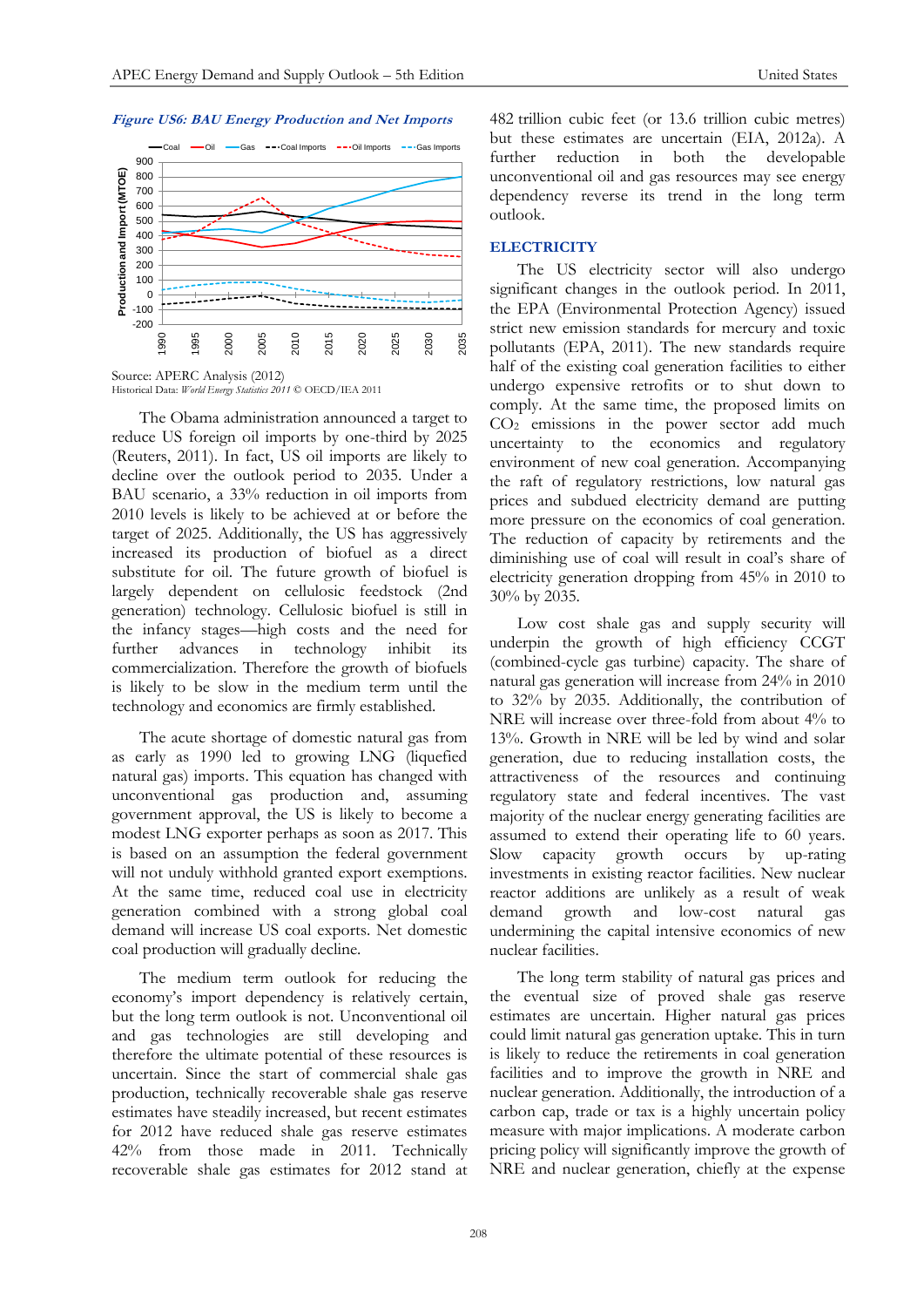of coal growth and modestly at the expense of natural gas growth.

#### **Figure US7: BAU Electricity Generation Mix**



Historical Data: *World Energy Statistics 2011* © OECD/IEA 2011

#### **CO<sup>2</sup> EMISSIONS**

Total CO<sup>2</sup> emissions from fuel combustion reached a peak of about 5850 million tonnes in 2005. It is projected total  $CO<sub>2</sub>$  emissions will steadily decrease to around 5100 million tonnes or some 13% lower than the historical peak. Electricity generation emissions will lead the decline with reducing coal generation and growing contributions from natural gas and NRE. However, increasing energy demand from both the industry and 'other' sectors will limit the rate at which emissions reduce. Transport sector emissions will remain the same due to the stable use of oil.

#### **Figure US8: BAU CO<sup>2</sup> Emissions by Sector**



Source: APERC Analysis (2012)

The decomposition analysis shown in Table US1 below suggests the growth in GDP will be more than offset by both a reduction in the  $CO<sub>2</sub>$  intensity of energy (fuel switching) and a reduction in the energy intensity of GDP (energy efficiency).

## **Table US1: Analysis of Reasons for Change in BAU CO2 Emissions from Fuel Combustion**

|                                               | 1990-<br>2005 | $2005 -$<br>2010 | $2005 -$<br>2030 | $2005 -$<br>2035 | 2010-2035 |
|-----------------------------------------------|---------------|------------------|------------------|------------------|-----------|
| Change in CO <sub>2</sub> Intensity of Energy | $-0.3%$       | $-0.4%$          | $-0.4%$          | $-0.4%$          | $-0.4%$   |
| Change in Energy Intensity of GDP             | $-1.7%$       | $-2.2%$          | $-2.2%$          | $-2.2%$          | $-2.3%$   |
| Change in GDP                                 | 3.1%          | 0.7%             | 2.2%             | 2.2%             | 2.5%      |
| <b>Total Change</b>                           | 1.0%          | $-1.8%$          | $-0.6%$          | $-0.5%$          | $-0.2%$   |

Source: APERC Analysis (2012)

#### **CHALLENGES AND IMPLICATIONS OF BAU**

Under business-as-usual, the US energy outlook is reasonably positive. Energy security and per capita GDP will increase, while  $CO<sub>2</sub>$  emissions will stabilize at a level  $13\%$  lower than in 2005. US per capita  $CO<sub>2</sub>$ emissions from fossil fuels remain stubbornly high at about 17.2 metric tonnes per capita in 2010. By 2035, per capita  $CO<sub>2</sub>$  emissions from fossil fuels are expected to decline to about 13.0 metric tonnes per capita. However, the US still has significant room to reduce emissions which far exceed the global average needed to prevent damaging climate change. Owing to its status as the world's largest economy and the world's third largest by population, the US is a vital player in any global emissions reduction agreement. The introduction of a carbon tax will have a substantial impact on  $US$   $CO<sub>2</sub>$  emissions. In particular, electricity generation is likely to respond to carbon pricing by reducing coal use.

## **ALTERNATIVE SCENARIOS**

To address the energy security, economic development, and environmental sustainability challenges posed by the business-as-usual (BAU) outcomes, three sets of alternative scenarios were developed for most APEC economies.

## **HIGH GAS SCENARIO**

To understand the impacts higher gas production might have on the energy sector, an alternative 'High Gas Scenario' was developed. The assumptions behind this scenario are discussed in more detail in Volume 1, Chapter 12. The scenario was built around estimates of gas production that might be available at BAU prices or below, if constraints on gas production and trade could be reduced.

The High Gas Scenario production for the US assumed the production increase shown in Figure US9, which equals 15% by 2035. The US has vast reserves of shale gas which require significant investment in both production and transport infrastructure. The High Gas Scenario assumption primarily removes the restrictions on exports to non free trade economies (which currently require government approval). In turn, this enables greater investment into shale gas production for LNG exports from both the Gulf of Mexico and the West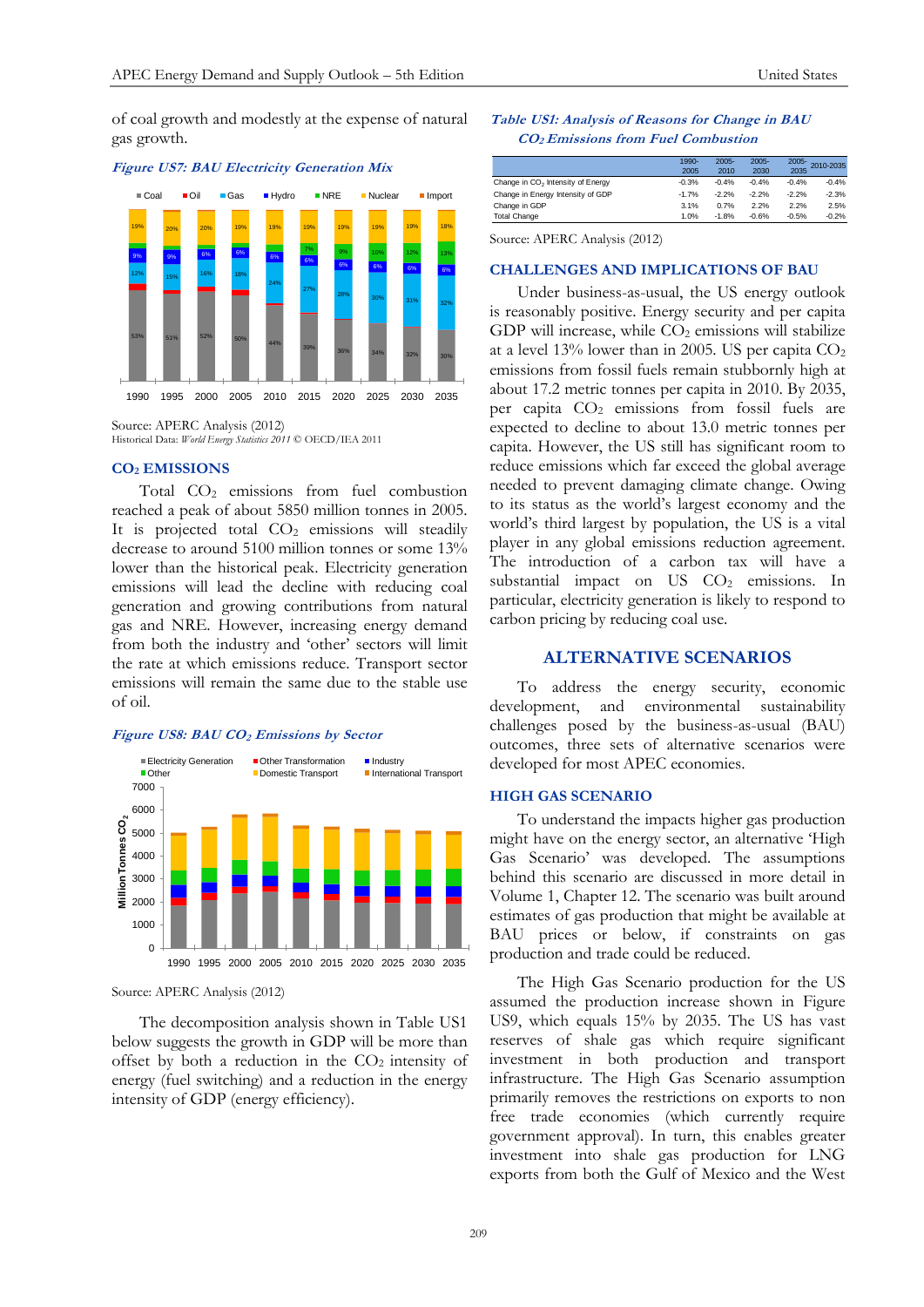Coast basins to international markets. The High Gas Scenario also assumed the vast conventional North Slope gas reserves in Alaska are incrementally developed with the project economics supported by improved access to key Asian markets such as Japan and China.

#### **Figure US9: High Gas Scenario – Gas Production**



Source: APERC Analysis (2012)

Additional gas consumption in each economy in the High Gas Scenario depends not only on the economy's own additional gas production, but also on the gas market situation in the APEC region. The limiting factor for US gas production is the limited domestic consumption. Under BAU, domestic gas consumption reaches saturation in all sectors. Therefore, all additional gas production above BAU must be exported as LNG. Exports via pipeline are unlikely since both the neighboring economies of Mexico and Canada are net exporters of gas to the US. Owing to the large capital investment for LNG, the long development horizon and the lack of existing infrastructure, gas production does not materially increase under the High Gas Scenario until after 2020. Increasing gas production would seek to boost US economic growth.

Additional gas in the High Gas Scenario was assumed to replace coal in electricity generation. Gas has roughly half the  $CO<sub>2</sub>$  emissions of coal per unit of electricity generated. Since the US electricity sector has no room for further gas utilization there is no domestic benefit in reducing CO<sub>2</sub> emissions. However, significant  $CO<sub>2</sub>$  emissions reductions exist for LNG importing economies within APEC (see China High Gas Scenario). With a more abundant LNG supply at no additional cost there is much potential for coal to gas switching in the power sector for the LNG importing economies within APEC. Figure US10 shows the  $CO<sub>2</sub>$  emissions under the High Gas Scenario are unchanged from BAU.

## **Figure US10: High Gas Scenario – CO<sup>2</sup> Emissions from Electricity Generation**



Source: APERC Analysis (2012)

Figure US11 shows the High Gas Scenario production and imports. Gas exports increase from 30 Mtoe under BAU to around 155 Mtoe by 2035.

## **Figure US11: High Gas Scenario – Production and Imports**



Source: APERC Analysis (2012)

## **ALTERNATIVE URBAN DEVELOPMENT SCENARIOS**

To understand the impacts of future urban development on the energy sector, three alternative urban development scenarios were developed: 'High Sprawl', 'Constant Density', and 'Fixed Urban Land'. The assumptions behind these scenarios are discussed in Volume 1, Chapter 5.

Figure US12 shows the change in vehicle ownership under BAU and the three alternative urban development scenarios. Urban planning has a direct effect on the expected level of vehicle saturation in long term vehicle ownership. Under BAU, US vehicle ownership is near saturation. The change in vehicle ownership under the different urban planning scenarios is significant.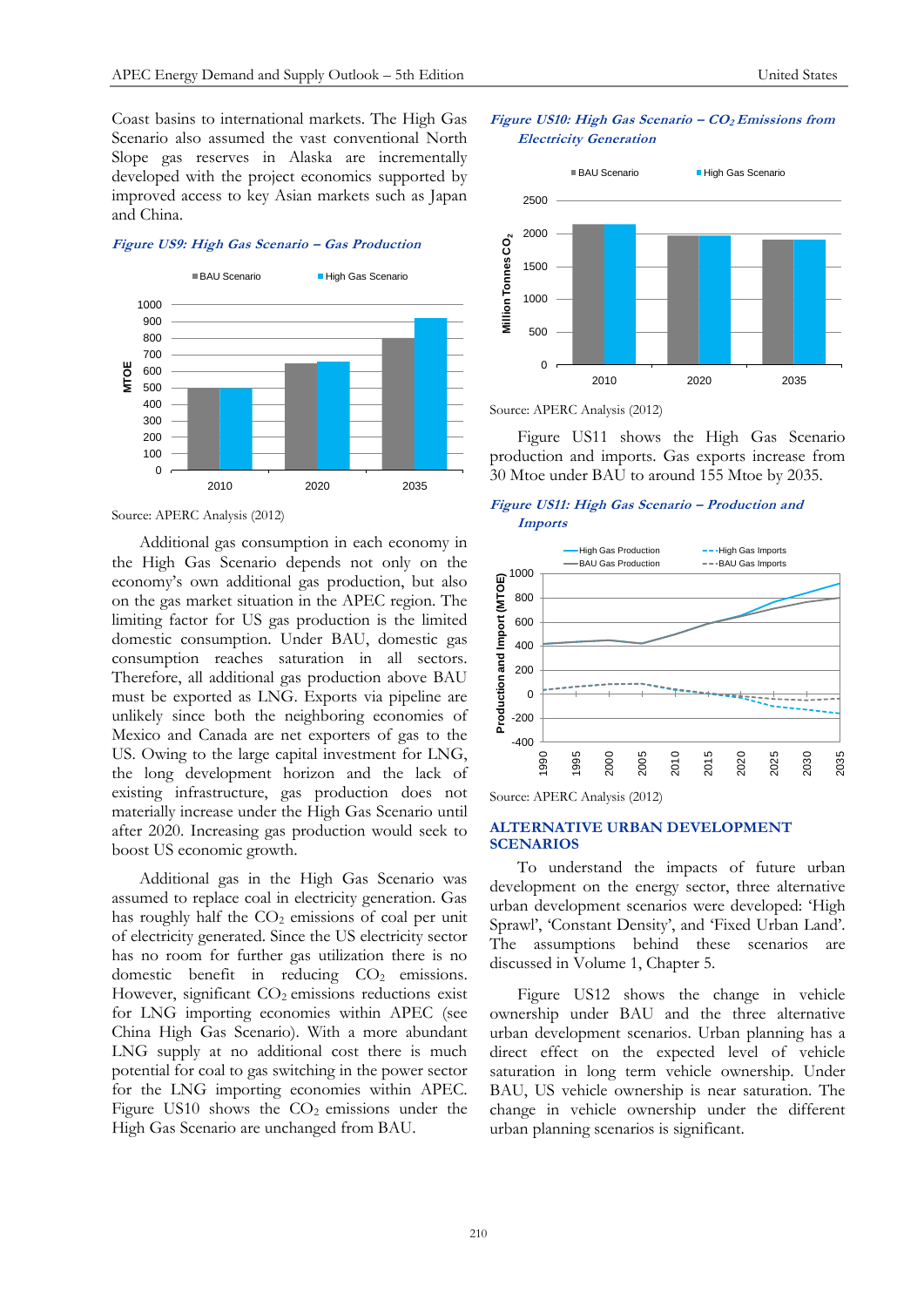## **Figure US12: Urban Development Scenarios – Vehicle Ownership**



Source: APERC Analysis (2012)

Figure US13 shows the change in light vehicle oil consumption under BAU and the three alternative urban development scenarios. The impact on oil consumption in the light vehicle fleet is compounded by a change in urban living and in the distances vehicles travel. In compact cities, travel distances per vehicle are typically lower than in sprawling cities.

# **Figure US13: Urban Development Scenarios – Light Vehicle Oil Consumption**



Source: APERC Analysis (2012)

Figure US14 shows the change in light vehicle CO<sup>2</sup> emissions under BAU and the three alternative urban development scenarios. The impact of urban planning on  $CO<sub>2</sub>$  emissions is similar to the impact of urban planning on energy use, since there is no significant change in the mix of fuels used under any of these cases.

# **Figure US14: Urban Development Scenarios – Light Vehicle Wheel-to-Tank CO2 Emissions**



## **VIRTUAL CLEAN CAR RACE**

To understand the impact of vehicle technology on the energy sector, four alternative vehicle scenarios were developed: 'Hyper Car Transition' (ultra-light conventionally-powered vehicles), 'Electric Vehicle Transition', 'Hydrogen Vehicle Transition', and 'Natural Gas Vehicle Transition'. The assumptions behind these scenarios are discussed in Volume 1, Chapter 5.

Figure US15 shows the evolution of the vehicle fleet under BAU and the four 'Virtual Clean Car Race' scenarios. By 2035 the share of the alternative vehicles in the fleet reaches around 62% compared to about 16% in BAU scenario. The share of conventional vehicles in the fleet is thus only about 38%, compared to about 84% in BAU scenario.

# **Figure US15: Virtual Clean Car Race – Share of Alternative Vehicles in the Light Vehicle Fleet**



Figure US16 shows the change in light vehicle oil consumption under BAU and the four alternative vehicle scenarios. Oil consumption drops by 52% in the Electric Vehicle Transition, Hydrogen Vehicle Transition, and Natural Gas Vehicle Transition scenarios compared to BAU by 2035. The drop is large as these alternative vehicles use no oil. Oil demand in the Hyper Car Transition scenario is also significantly reduced compared to BAU—down 34% by 2035—even though these highly-efficient vehicles still use oil.

# **Figure US16: Virtual Clean Car Race – Light Vehicle Oil Consumption**

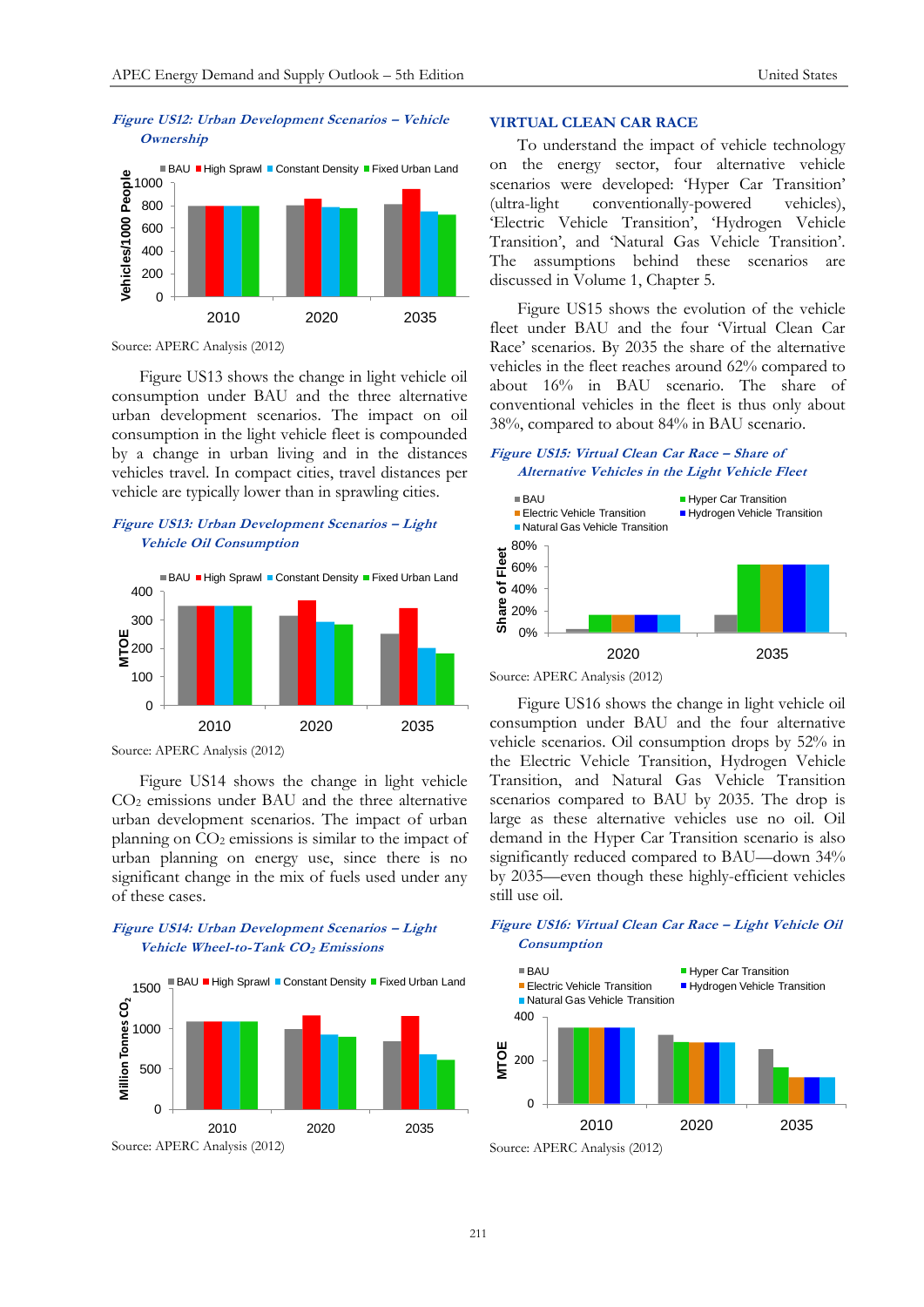Figure US17 shows the change in light vehicle CO<sup>2</sup> emissions under BAU and the four alternative vehicle scenarios. To allow for consistent comparisons, in the Electric Vehicle Transition and Hydrogen Vehicle transition scenarios the change in  $CO<sub>2</sub>$  emissions is defined as the change in emissions from electricity and hydrogen generation. The emissions impacts of each scenario may differ significantly from their oil consumption impacts, since each alternative vehicle type uses a different fuel with a different level of emissions per unit of energy.

In the US, the Hyper Car Transition scenario is the clear winner in terms of  $CO<sub>2</sub>$  emissions savings, with an emissions reduction of 31% compared to BAU in 2035. In addition, both Electric Vehicle Transition and Natural Gas Vehicle Transition scenarios offer savings in emissions of 15% and 2% respectively compared to BAU in 2035. In contrast, the Hydrogen Vehicle Transition scenario increases emissions 12%. This is principally because hydrogen production from steam methane reforming (from hydrocarbon fuels) has high emissions from the fuel production and distribution process. (To facilitate fair comparisons, the Electric Vehicle Transition and Hydrogen Vehicle Transition scenarios assumed no additional non-fossil utilization for their energy production.)

# **Figure US17: Virtual Clean Car Race – Light Vehicle CO2 Emissions**



# **REFERENCES**

- APTA (American Public Transportation Association) (2012), *Public Transportation Fact Book*, [www.apta.com/resources/statistics/Documents/](http://www.apta.com/resources/statistics/Documents/FactBook/APTA_2012_Fact%20Book.pdf) [FactBook/APTA\\_2012\\_Fact%20Book.pdf](http://www.apta.com/resources/statistics/Documents/FactBook/APTA_2012_Fact%20Book.pdf)
- AWEA (American Wind Energy Association) (2010), *U.S. Wind Industry Annual Market Report Year Ending 2010*, [www.midatlanticwind.org/files/Events\\_Webinar](http://www.midatlanticwind.org/files/Events_Webinar_20110610_AWEA.pdf) [\\_20110610\\_AWEA.pdf](http://www.midatlanticwind.org/files/Events_Webinar_20110610_AWEA.pdf)
- BP (British Petroleum) (2011), *BP statistical review of world energy June 2011*, [www.gpo.gov/fdsys/pkg/FR-2012-02-](http://www.gpo.gov/fdsys/pkg/FR-2012-02-16/pdf/2012-806.pdf) [16/pdf/2012-806.pdf](http://www.gpo.gov/fdsys/pkg/FR-2012-02-16/pdf/2012-806.pdf)
- CPUC (California Public Utilities Commission) (2012) *Renewables Portfolio Standard Quarterly Report: 1st and 2nd quarter 2012*, [www.cpuc.ca.gov/NR/rdonlyres/2060A18B-](http://www.cpuc.ca.gov/NR/rdonlyres/2060A18B-CB42-4B4B-A426-E3BDC01BDCA2/0/2012_Q1Q2_RPSReport.pdf)[CB42-4B4B-A426-](http://www.cpuc.ca.gov/NR/rdonlyres/2060A18B-CB42-4B4B-A426-E3BDC01BDCA2/0/2012_Q1Q2_RPSReport.pdf) E3BDC01BDCA2/0/2012\_O1O2\_RPSReport.p [df](http://www.cpuc.ca.gov/NR/rdonlyres/2060A18B-CB42-4B4B-A426-E3BDC01BDCA2/0/2012_Q1Q2_RPSReport.pdf)
- CIA (Central Intelligence Agency) (2011), *The World Factbook*, [https://www.cia.gov/library/publications/the](https://www.cia.gov/library/publications/the-world-factbook/geos/us.html)[world-factbook/geos/us.html](https://www.cia.gov/library/publications/the-world-factbook/geos/us.html)
- EIA (Energy Information Administration) (2011), *Annual Energy Review 2011*, <http://205.254.135.24/totalenergy/data/annual/>
- –– (2012a), *Annual Energy Outlook 2012: Early Release Overview*, [www.eia.gov/forecasts/aeo/er/pdf/0383er%282](http://www.eia.gov/forecasts/aeo/er/pdf/0383er%282012%29.pdf) [012%29.pdf](http://www.eia.gov/forecasts/aeo/er/pdf/0383er%282012%29.pdf)
- –– (2012b), *Crude Oil Production*, [http://205.254.135.7/dnav/ng/ng\\_prod\\_sum\\_d](http://205.254.135.7/dnav/ng/ng_prod_sum_dcu_NUS_a.htm) [cu\\_NUS\\_a.htm](http://205.254.135.7/dnav/ng/ng_prod_sum_dcu_NUS_a.htm)
- –– (2012c), *Natural Gas Gross Statistics*, [http://205.254.135.7/dnav/ng/ng\\_prod\\_sum\\_d](http://205.254.135.7/dnav/ng/ng_prod_sum_dcu_NUS_a.htm) [cu\\_NUS\\_a.htm](http://205.254.135.7/dnav/ng/ng_prod_sum_dcu_NUS_a.htm)
- EPA (Environmental Protection Agency) (2011), *Mercury and Air Toxic Standards*, [www.epa.gov/mats/](http://www.epa.gov/mats/)
- –– (2012a), *Carbon Pollution Standard for New Power Plants*, [http://epa.gov/carbonpollutionstandard/index.h](http://epa.gov/carbonpollutionstandard/index.html) [tml](http://epa.gov/carbonpollutionstandard/index.html)
- –– (2012b), *Federal Action: Final Rule*, [www.gpo.gov/fdsys/pkg/FR-2012-02-](http://www.gpo.gov/fdsys/pkg/FR-2012-02-16/pdf/2012-806.pdf) [16/pdf/2012-806.pdf](http://www.gpo.gov/fdsys/pkg/FR-2012-02-16/pdf/2012-806.pdf)
- Global Insight (2012), *World Industry Services*, retrieved from IHS Global Insight Data Service.
- Hubbard, G. and Navarro, P. (2010), "America's Four Growth Drivers Stall and Our Economy Stagnates", [www.ftpress.com/articles/article.aspx?p=162240](http://www.ftpress.com/articles/article.aspx?p=1622406&seqNum=1) [6&seqNum=1](http://www.ftpress.com/articles/article.aspx?p=1622406&seqNum=1)
- IEA (International Energy Agency) (2011), *World Energy Statistics 2011*, CD-ROM edition.